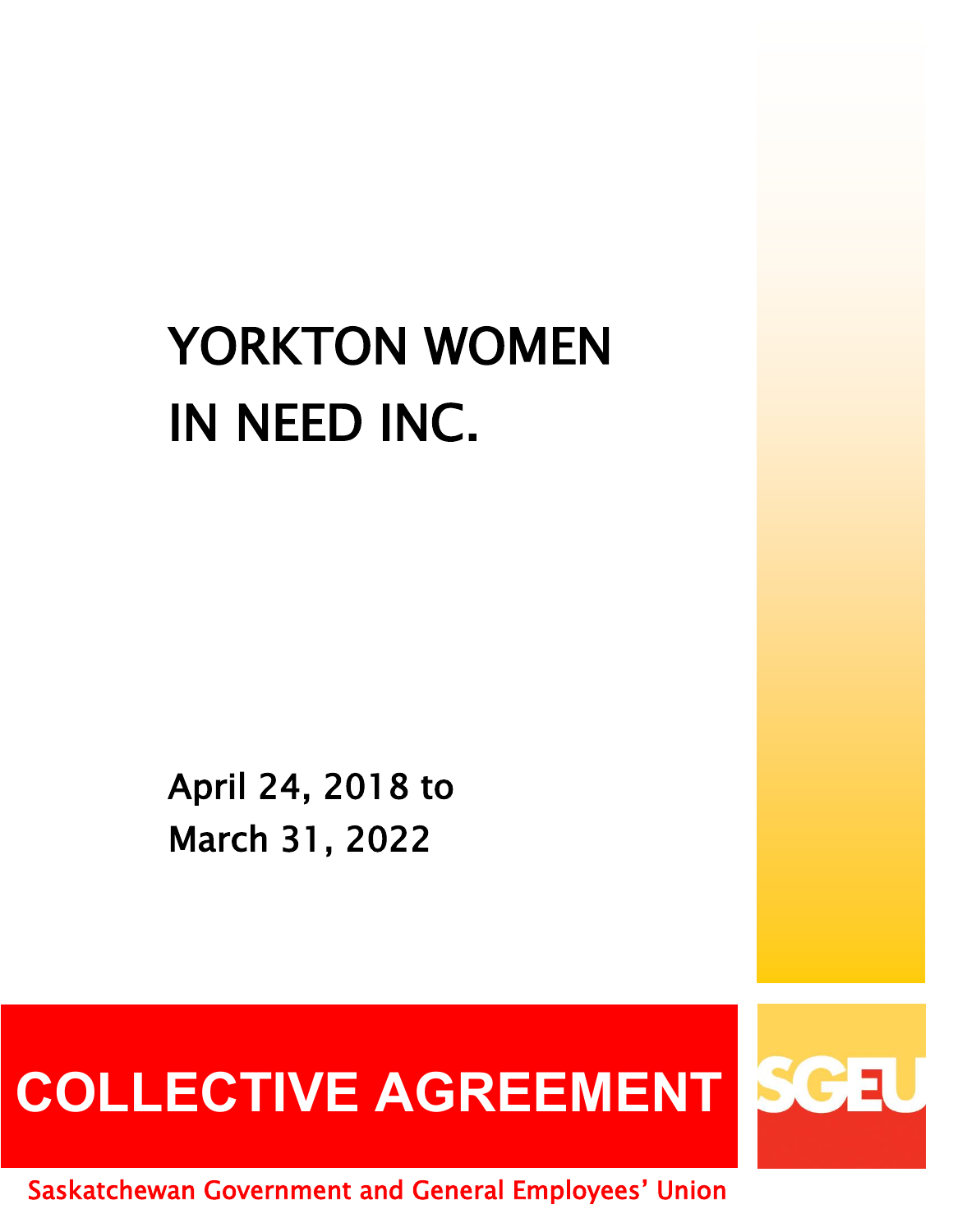# **ARTICLES OF A**

# **COLLECTIVE BARGAINING AGREEMENT**

# **BETWEEN**

# **YORKTON WOMEN IN NEED INC.**

# **AND**

# **SASKATCHEWAN GOVERNMENT AND GENERAL EMPLOYEES' UNION LOCAL 5158**

**APRIL 24, 2018 TO MARCH 31, 2022**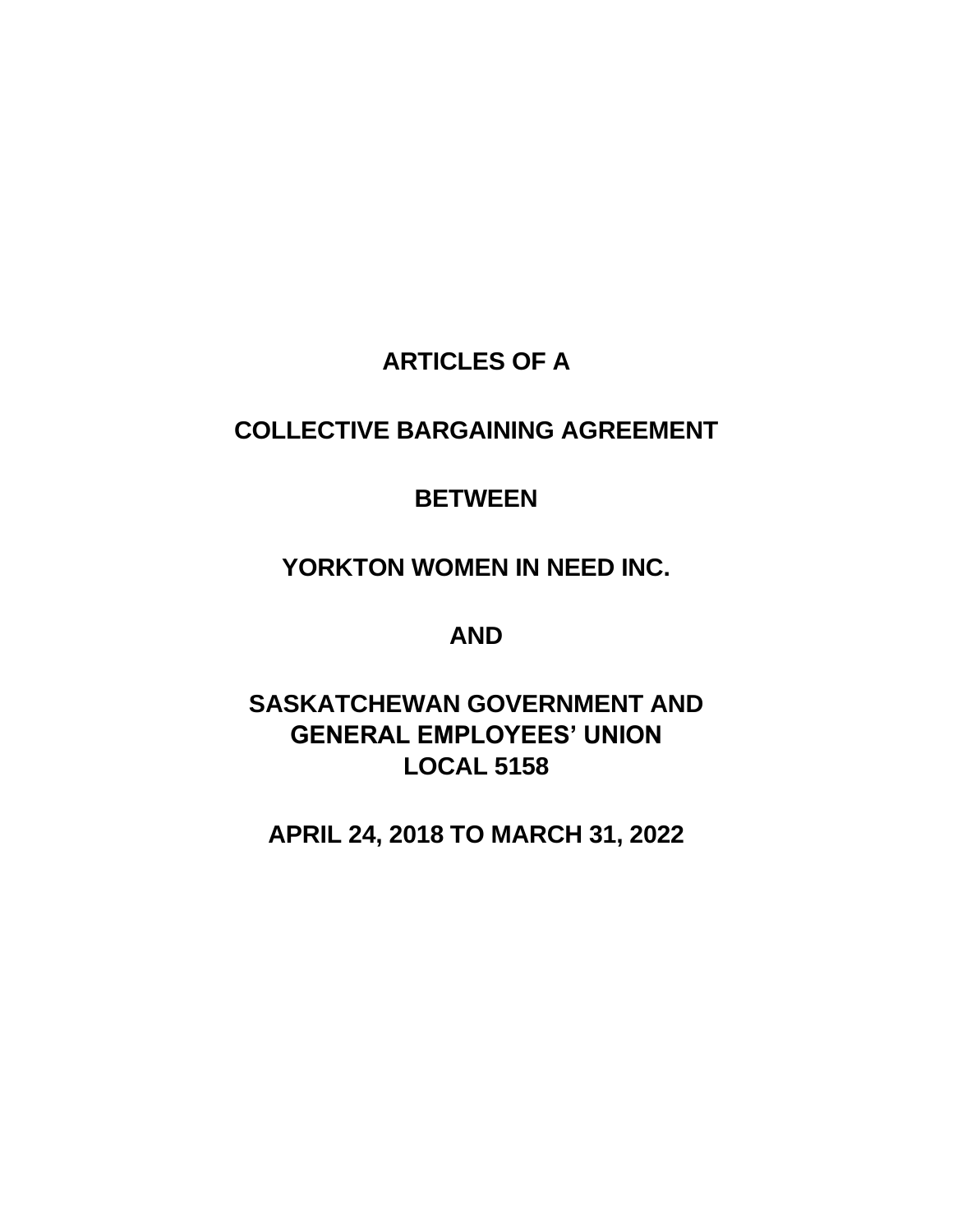# **TABLE OF CONTENTS**

| <b>ARTICLE 1</b>                                                          |                                                     |  |
|---------------------------------------------------------------------------|-----------------------------------------------------|--|
| <b>ARTICLE 2</b>                                                          |                                                     |  |
| <b>ARTICLE 3</b>                                                          |                                                     |  |
| <b>ARTICLE 4</b><br>4.1<br>4.2                                            |                                                     |  |
| <b>ARTICLE 5</b>                                                          |                                                     |  |
| <b>ARTICLE 6</b><br>6.1<br>6.2<br>6.3                                     |                                                     |  |
| <b>ARTICLE 7</b>                                                          |                                                     |  |
| <b>ARTICLE 8</b><br>8.1                                                   |                                                     |  |
| <b>ARTICLE 9</b><br>9.1                                                   |                                                     |  |
| <b>ARTICLE 10</b>                                                         |                                                     |  |
|                                                                           |                                                     |  |
| <b>ARTICLE 11</b>                                                         |                                                     |  |
| <b>ARTICLE 12</b>                                                         |                                                     |  |
| <b>ARTICLE 13</b><br>13.1<br>13.2<br>13.3<br>13.4<br>13.5<br>13.6<br>13.7 |                                                     |  |
|                                                                           |                                                     |  |
|                                                                           | ARTICLE 15 DISMISSAL, SUSPENSION AND DISCIPLINE  10 |  |
|                                                                           |                                                     |  |
| <b>ARTICLE 17</b>                                                         |                                                     |  |
|                                                                           |                                                     |  |
|                                                                           |                                                     |  |
|                                                                           |                                                     |  |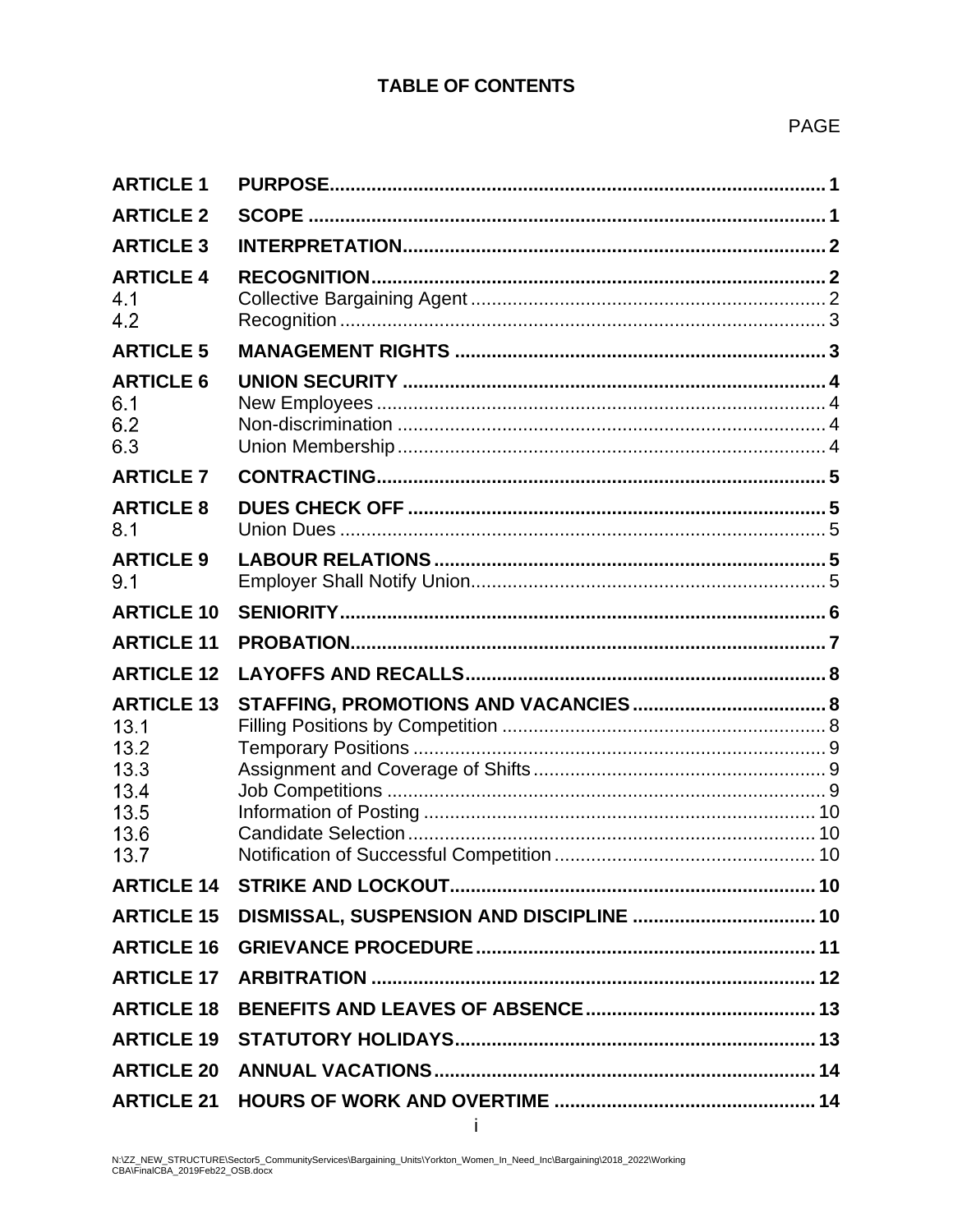# **TABLE OF CONTENTS**

| ARTICLE 22 WAGE RATES, CLASSIFICATIONS AND WAGE REOPENER 15 |  |
|-------------------------------------------------------------|--|
|                                                             |  |
|                                                             |  |
|                                                             |  |
| ARTICLE 26 TECHNOLOGICAL AND ORGANIZATIONAL CHANGE  16      |  |
|                                                             |  |
|                                                             |  |
|                                                             |  |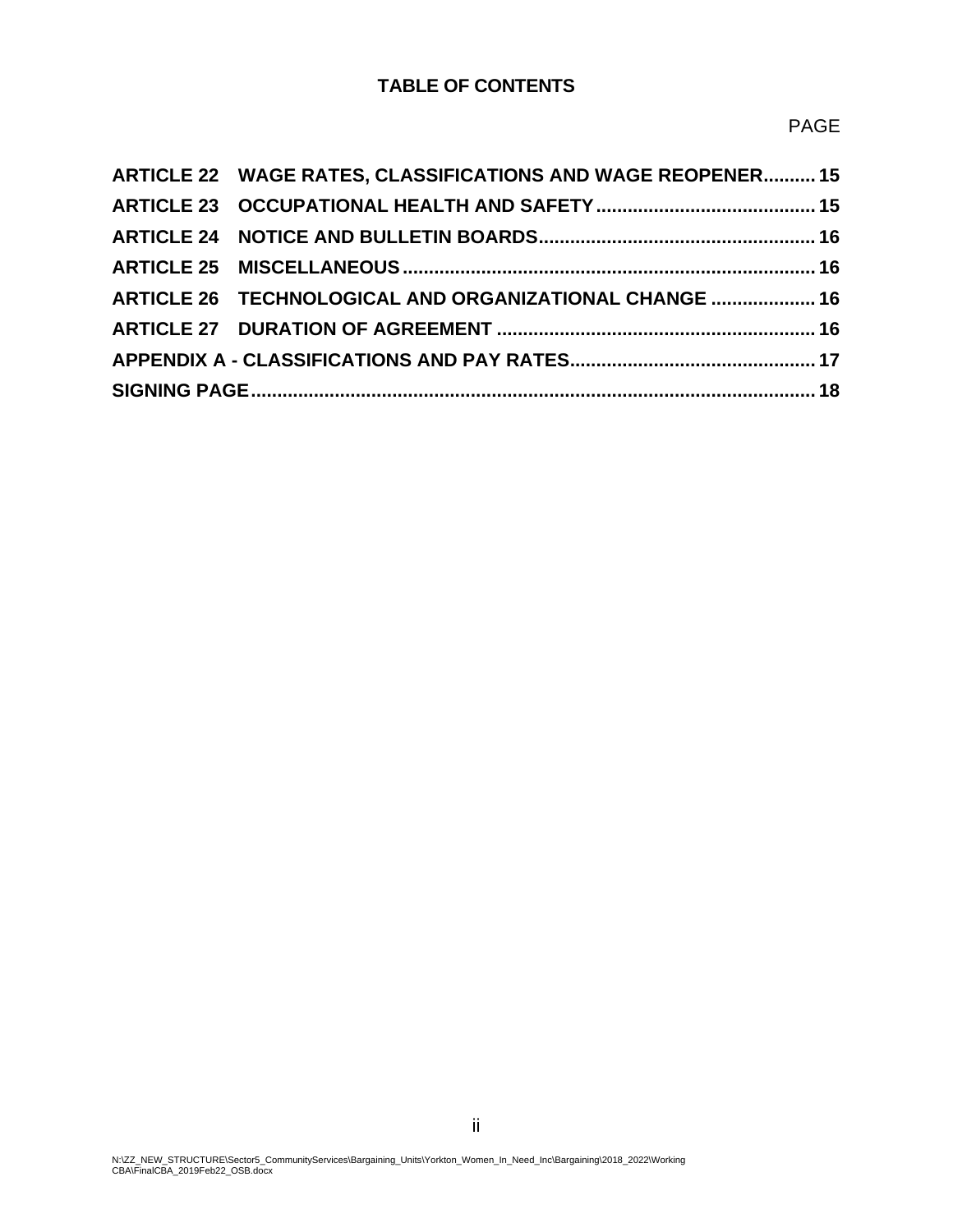## **ARTICLES OF A COLLECTIVE BARGAINING AGREEMENT made in duplicate this 4 day of July , 2019.**

### **between**

### **YORKTON WOMEN IN NEED INC. hereinafter referred to as "the Employer"**

## **PARTY OF THE FIRST PART**

### **and**

### **SASKATCHEWAN GOVERNMENT AND GENERAL EMPLOYEES' UNION hereinafter referred to as "the Union"**

# **PARTY OF THE SECOND PART**

### <span id="page-4-0"></span>**ARTICLE 1 PURPOSE**

The purpose of this Agreement shall be:

- $1.1$ To establish wage rates, hours of work and other working conditions as outlined in the contract.
- $1.2<sub>2</sub>$ To maintain and improve cooperation and understanding between the Employer and the Employees.
- $1.3$ To encourage efficiency and safety in operations.
- $1.4$ To provide a high quality of service to the public.
- $1.5$ To provide for a method for settlement of disputes and grievances of Employees covered by this Agreement.
- $1.6$ To maintain and improve harmonious relations between the parties and to promote the morale, wellbeing and security of all the workers at Shelwin House, including the Employees in the Bargaining Unit of the Union.

# <span id="page-4-1"></span>**ARTICLE 2 SCOPE**

 $2.1$ This Agreement shall cover all Employees of the Employer, working at Shelwin House in Yorkton, Saskatchewan, except the Executive Director, Manager, Assistant Director, Bookkeeper, members of the Board of Directors and Supervisory Employees*.*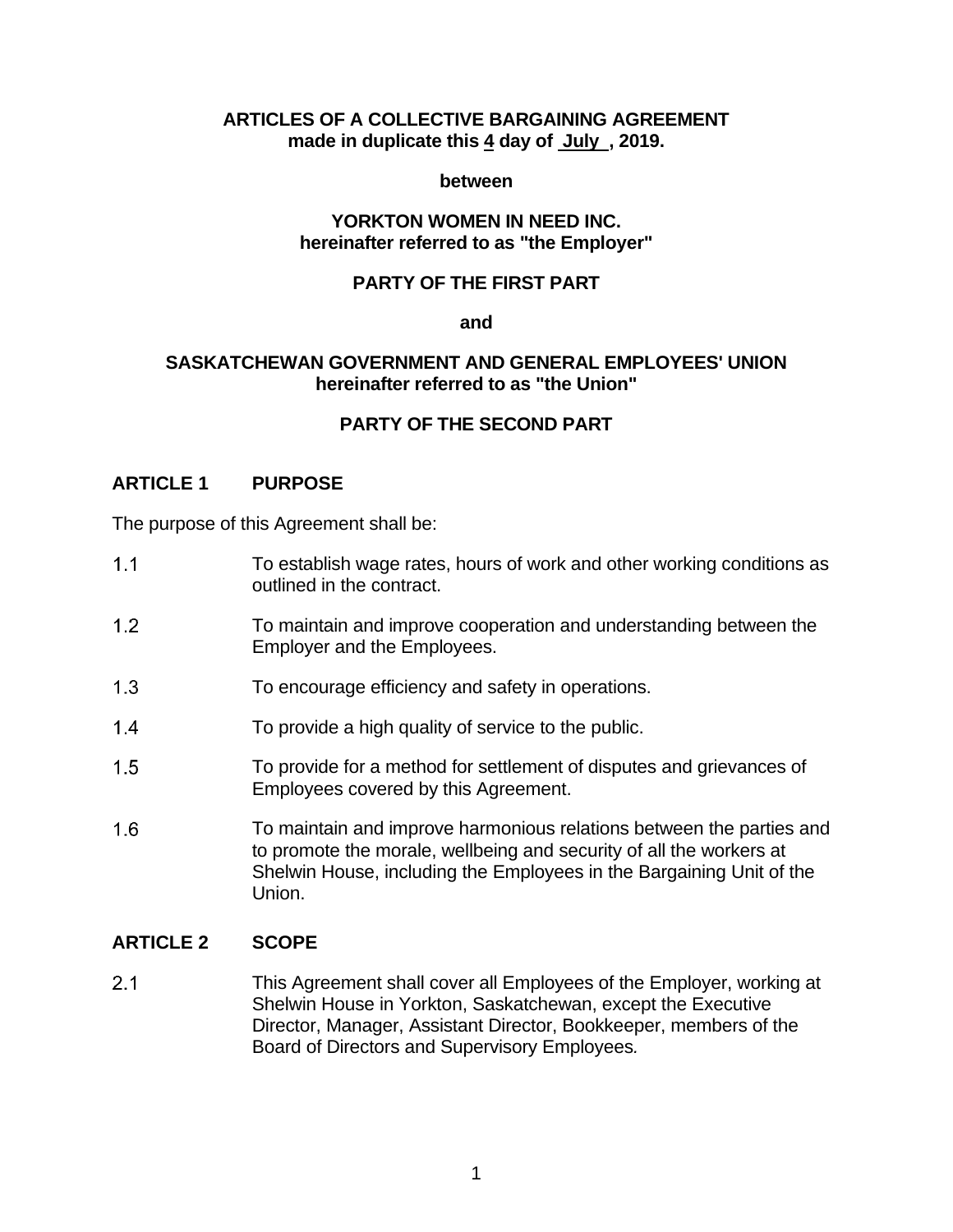# <span id="page-5-0"></span>**ARTICLE 3 INTERPRETATION**

- $3.1$ In this Agreement, the parties agree to use gender-neutral language.
- $3.2$ **Union** means the Saskatchewan Government and General Employees' Union representing the Employees of Yorkton Women In Need Inc.
- $3.3$ The **Employer** means Yorkton Women in Need Inc.
- $3.4$ **Employee** means a person to which the terms of this Agreement apply.
- $3.5$ **Executive Director** means the Executive Director of the Yorkton Women In Need Inc.
- $3.6$ **Wages** means the scale as contained in Appendix A and the rules governing its application as contained in Article 21.
- $3.7$ **Day** means the 24 hour period starting at 12:00 am and concluding at 12:00 am the following day.
- $3.8$ **Week** means a 7 day period defined as Saturday midnight to the following Saturday midnight.
- 3.9 **Fiscal Year** is defined as April 1 to March 31.
- $3.10$ **Transfer** means the movement of an Employee from one classification to another classification.
- $3.11$ **Full-time Worker** means an Employee who has been appointed to a full-time position and works on a regularly scheduled basis.
- $3.12$ **Part-time Worker** means an Employee who has been appointed to less than a full-time position, but is scheduled hours on a regularly scheduled basis.
- $3.13$ **Casual Worker** means an employee who is called in as required and works on an hourly basis.

# <span id="page-5-2"></span><span id="page-5-1"></span>**ARTICLE 4 RECOGNITION**

#### $4.1$ **Collective Bargaining Agent**

4.1.1 The Employer recognizes the Saskatchewan Government and General Employees' Union as the sole and exclusive Collective Bargaining Agent for all its Employees except as excluded in Article 2.1.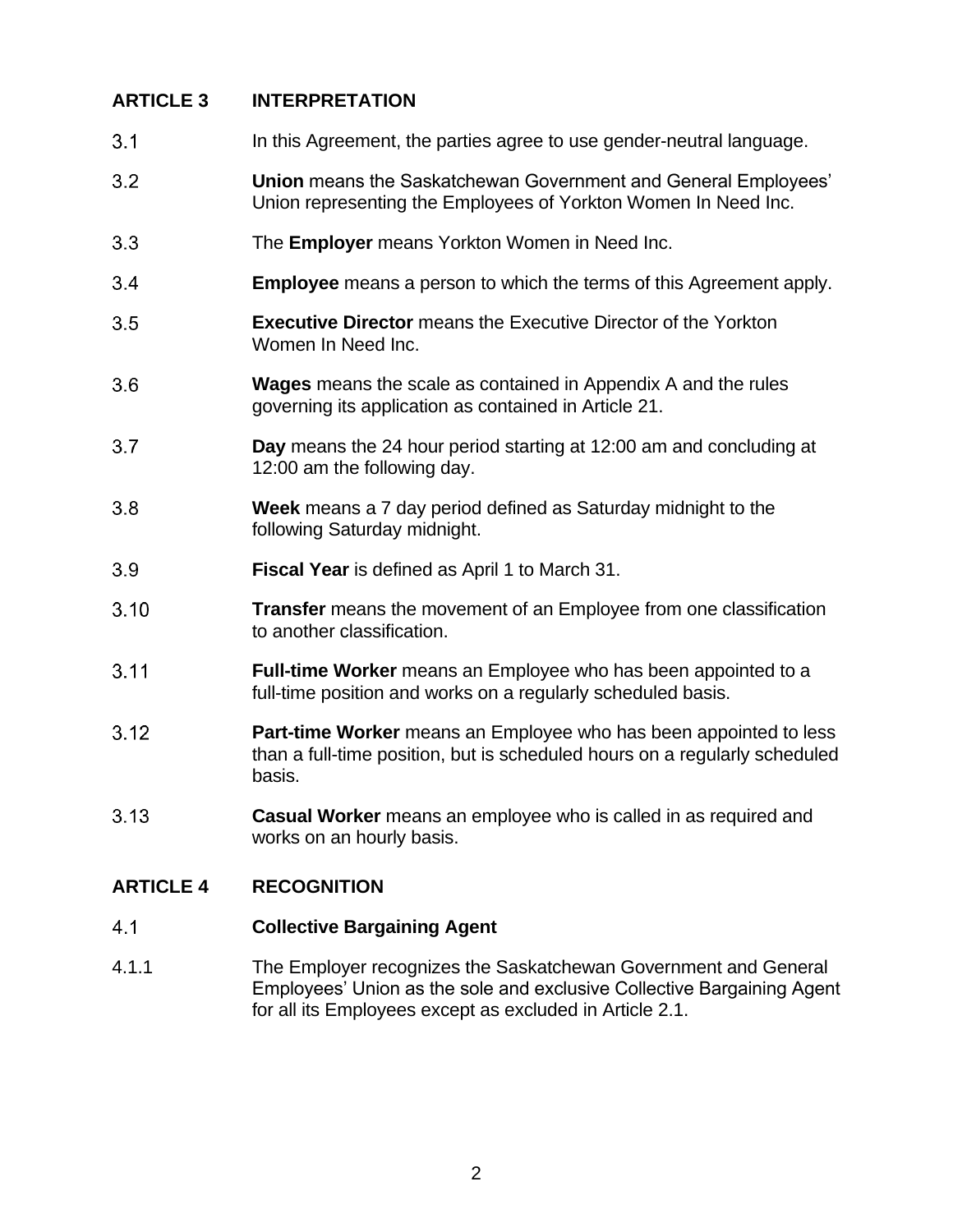#### <span id="page-6-0"></span>4.2 **Recognition**

- 4.2.1 The Employer agrees to negotiate with the Union or its designated Bargaining Representatives concerning all matters affecting the relationship between the Employees and the Employer aiming toward a peaceful and amicable settlement of any differences that may arise between them.
- 4.2.2 The Union will supply the Employer's representative with the name of its Officers. The Employer's representative shall supply the Union with a list of personnel with whom the Union may be required to transact business. No Employee or group of Employees shall undertake to represent the Union at meetings with the Employer's representative without the proper authorization of the Union.
- 4.2.3 No individual Employee shall be permitted or required to make a written or verbal agreement with the Employer or Employer representative which conflicts with the terms of this Agreement.
- 4.3 The Union recognizes the responsibility of its members to perform faithfully and diligently their respective duties for the Employer.

# <span id="page-6-1"></span>**ARTICLE 5 MANAGEMENT RIGHTS**

- $5.1$ The Union recognizes that the following shall be the sole right and function of management:
	- a) Management and the direction of the work force, including the right to plan, direct, schedule and control operations.
	- b) To maintain the discipline and efficiency of workplace, including setting work and Employee schedules.
	- c) To make and require Employees to observe Employer policies, rules and regulations.
	- d) To hire, lay off or relieve Employees from duties, to suspend, demote, transfer, promote, discipline and discharge Employees for just cause.
	- e) The right to assess the merit, ability, suitability and competence of its Employees.
- $5.2$ Management rights shall be subject to the terms negotiated in this Agreement.
- 5.3 The parties agree that the enumeration of management's rights set out in Clauses 5.1 shall not exclude other functions not specifically set forth. The Employer, therefore, retains all rights not otherwise specifically covered in this Agreement.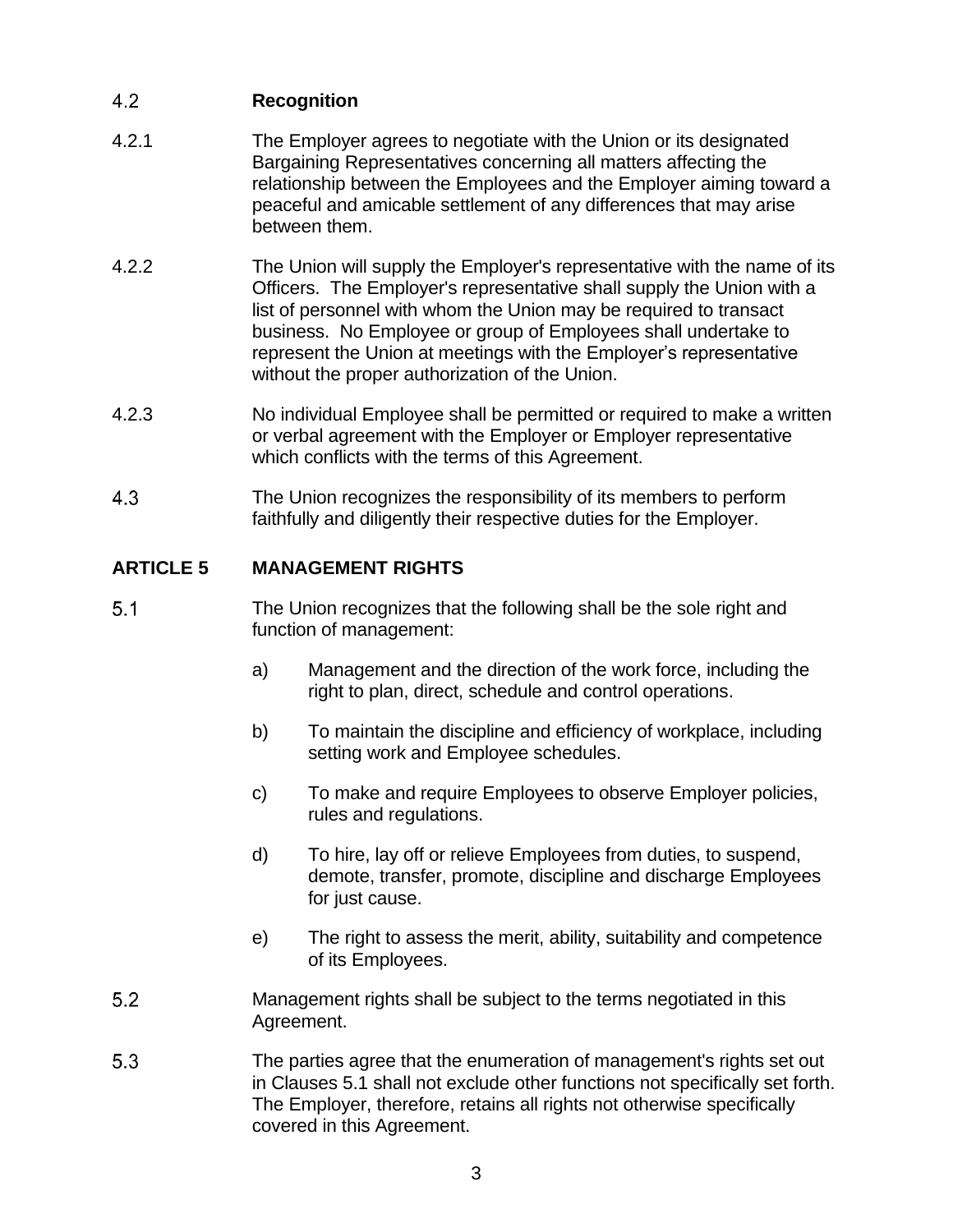5.4 In exercising the foregoing rights, the Employer shall not evade or alter any of the specific provisions of this Agreement. The Employer further agrees not to exercise its rights under this Article or any other provision of this Agreement to discriminate against any Employee because of activity in or for the Union.

# <span id="page-7-0"></span>**ARTICLE 6 UNION SECURITY**

#### <span id="page-7-1"></span> $6.1$ **New Employees**

- 6.1.1 The Employer shall inform new Employees of the fact that a Collective Agreement is in effect, and provide access to, or a copy of, the Collective Agreement.
- 6.1.2 Within thirty (30) days of hire, each Employee shall be scheduled for one shadowing shift with a designated Union Representative or Steward. During that shift, the Representative or Steward shall provide an orientation of the Employee on the rights, benefits and duties associated with Union membership.

#### <span id="page-7-2"></span> $6.2$ **Non-discrimination**

6.2.1 The Employer and the Union agree that there shall be no discrimination with respect to employment, or any term or condition of employment, as set out in *The Saskatchewan Human Rights Code*, by reason of age, race, creed, colour, national origin, religious affiliation, sex, gender, marital status, sexual orientation, gender identity, receipt of public assistance, nor by reason of membership or activity in the Union. Nothing in this paragraph shall prevent the Employer from creating reasonable bona fide occupational requirements for Shelwin House.

#### <span id="page-7-3"></span>6.3 **Union Membership**

- 6.3.1 Every Employee who is now or later becomes a member of the Union shall maintain membership in the Union as a condition of the Employee's employment.
- 6.3.2 Every new Employee shall, within thirty (30) days after the commencement of the Employee's employment, apply for and maintain membership in the Union and maintain membership in the Union as a condition of the Employee's employment.
- 6.3.3 Notwithstanding the above, any Employee in the Bargaining Unit who is not required to maintain membership or apply for and maintain membership in the Union shall, as a condition of the Employee's employment, tender to the Union the periodic dues uniformly required to be paid by the members of the Union.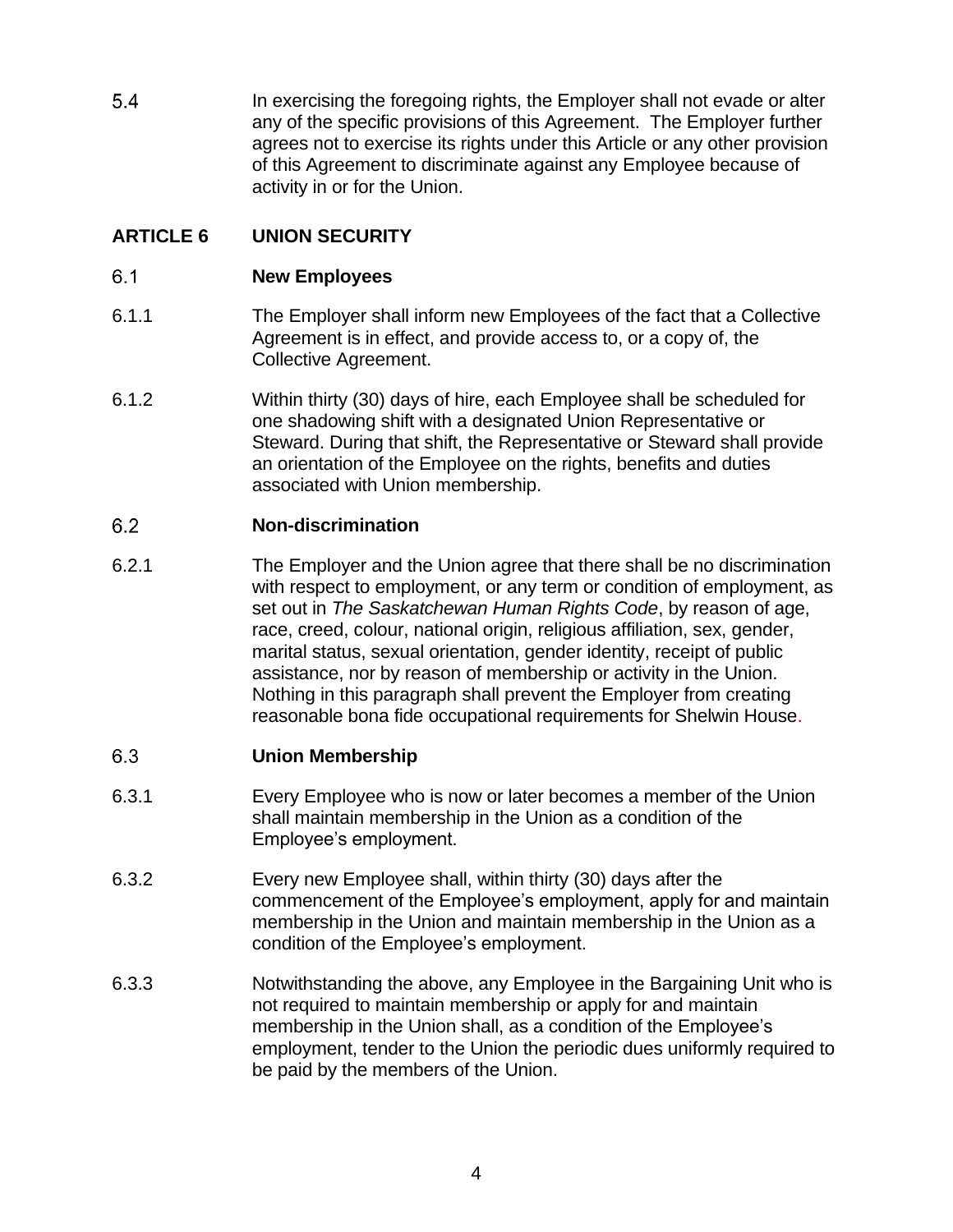# <span id="page-8-0"></span>**ARTICLE 7 CONTRACTING**

- $7.1$ The Employer agrees that the Employer shall not eliminate a full-time or part-time position, or layoff any full-time or part time Employee, by contracting work to a third party. The Employer further agrees not to contract out work rather than calling in a casual Employee, although nothing in this Article prevents management from covering a shift at Shelwin House when casual employees are not available.
- $7.2$ Nothing in this Article 7 shall prevent the Employer from accepting volunteers, students, co-op students, or any others from volunteering time at Shelwin House at any time, as long as the volunteers do not replace the hours normally worked by the Employees.

# <span id="page-8-1"></span>**ARTICLE 8 DUES CHECK OFF**

#### <span id="page-8-2"></span> $8.1$ **Union Dues**

- 8.1.1 The Employer shall deduct, on behalf of the Union, from the Employee's pay all initiation fees, dues, assessments and levies. The Employer shall remit the deductions to the Union at the conclusion of each pay period.
- 8.1.2 The Employer shall provide with the dues submission a list of names, addresses and classifications of those who have incurred the deductions.
- 8.1.3 The Employer shall inform the Union of any new hires, resignations or retirements which occurred during each pay period. The notification shall state the date in which the change occurred.
- 8.1.4 The Employer shall provide the information electronically.
- 8.1.5 The Employer shall include on the Income Tax (T4) the amount of Union dues paid by each Union member.

# <span id="page-8-3"></span>**ARTICLE 9 LABOUR RELATIONS**

#### <span id="page-8-4"></span> $9.1$ **Employer Shall Notify Union**

- 9.1.1 The Employer shall provide the Union with notice, in advance where possible of:
	- a) Changes to rules, guidelines, or law of the Government of Saskatchewan, as the funder of the Employer, which affect the working conditions of Employees.
	- b) Policy changes being implemented by the Employer.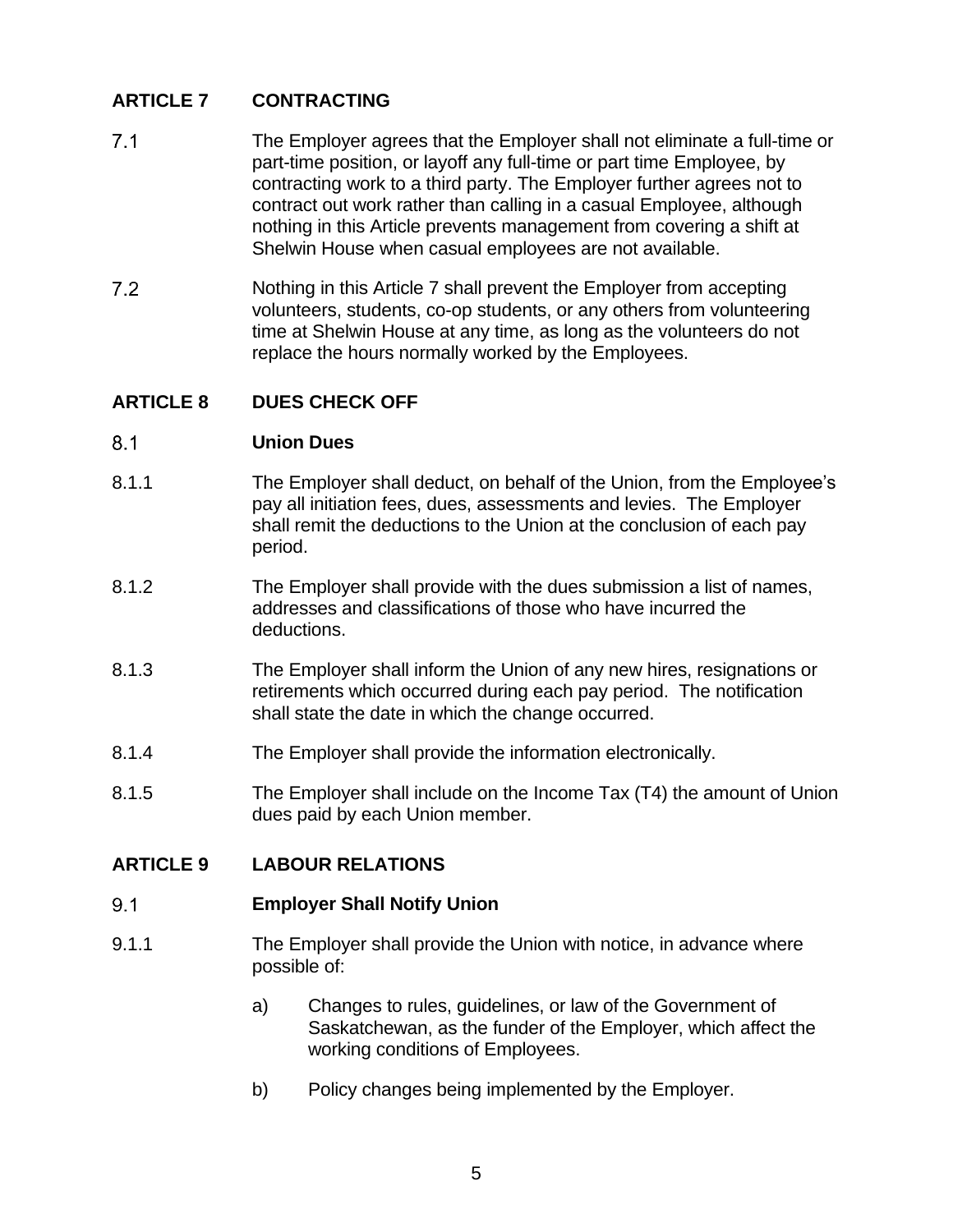- c) Decisions which will result in restructuring, layoff or reorganization of the Employer.
- 9.1.2 This Article does not apply in cases of hiring, firing or disciplinary matters.

# <span id="page-9-0"></span>**ARTICLE 10 SENIORITY**

- $10.1$ The seniority for Employees shall be defined as the length of continuous service with the Employer from the original date of hire.
- $10.2$ Seniority for casual support workers who are hired prior the signing of this first Collective Agreement shall be based on the date of hire. Seniority for casual support workers hired after the signing of the first Collective Agreement shall be defined as the number of hours worked for a casual support worker. 2,080 hours shall be the equivalent to one year of continuous service. In the event that a casual support worker is hired into a part-time or full-time classification, then the seniority of that Employee shall be based on the seniority date.
- $10.3$ If a person is absent from work due to an accident or illness, they shall continue to accumulate seniority. If an Employee is absent from work because of layoff or authorized leave of absence, they shall continue to accumulate seniority.
- $10.4$ The Employer shall maintain a seniority list of all Employees showing the date upon which each Employee entered the service of the Employer or in the case of casuals, the number of hours worked. The lists shall be updated and sent to the Union every three (3) months and remain posted on the bulletin board.
- $10.5$ Seniority shall be broken and all rights forfeited when:
	- a) An Employee is dismissed by the Employer for just cause.
	- b) An Employee voluntarily leaves the service of the Employer and, in the case of a resignation, does not rescind the resignation within four (4) days.
	- c) An Employee fails to report for work on recall or from layoff or after the end of an approved leave of absence for seven (7) calendar days.
	- d) An Employee has not worked for the Employer for a period of three (3) months and is not on an approved leave of absence.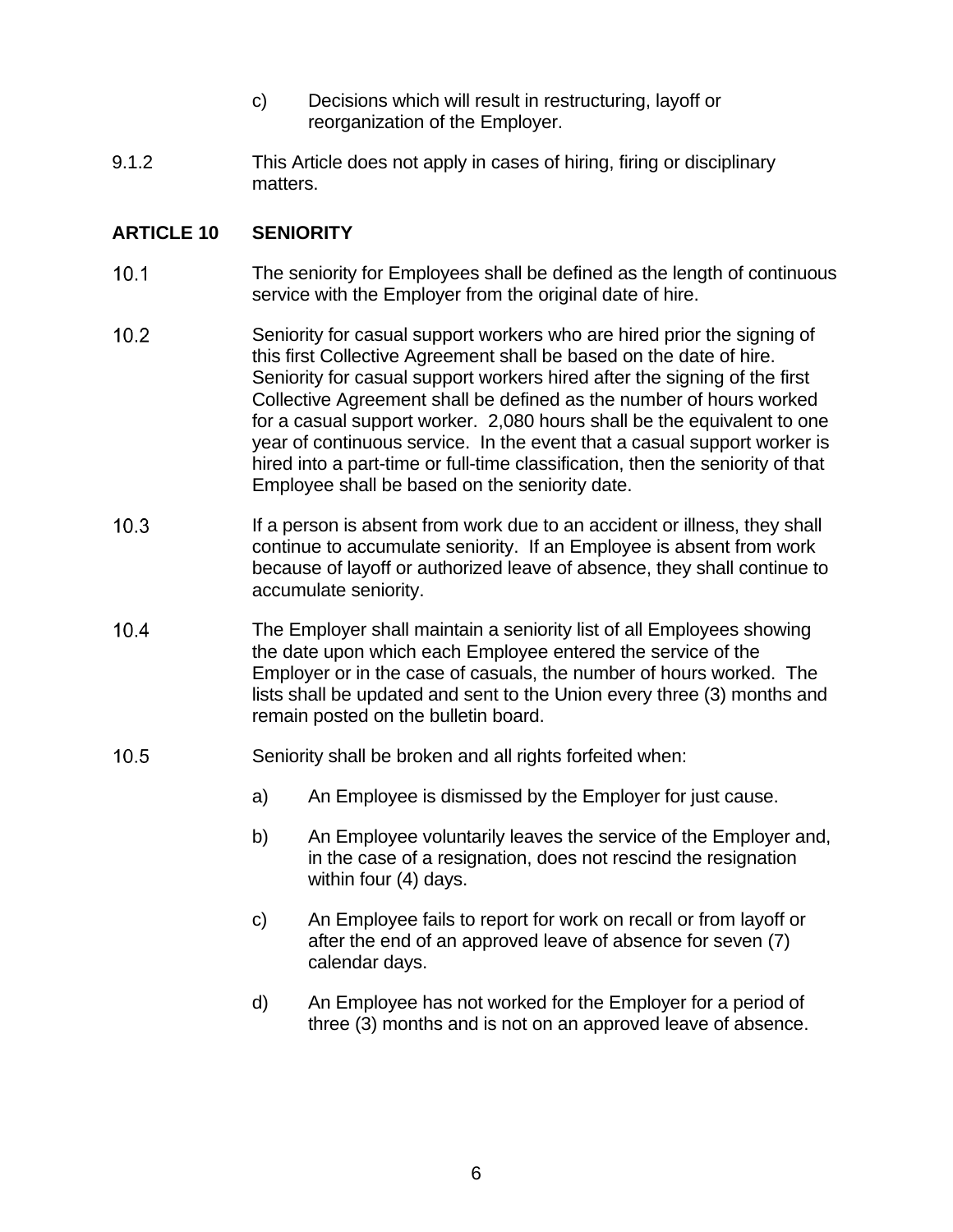- e) An Employee fails to report to work without an approved leave of absence for three (3) consecutive shifts.
- f) In the event of a sickness or accident and is absent for a period in excess of twelve (12) months.

# <span id="page-10-0"></span>**ARTICLE 11 PROBATION**

- $11.1$ New Employees shall be on initial probation for a continuous working period of six (6) months during which time they shall not acquire seniority. Upon completion of the probation period, seniority shall be established retroactive to the date of hire. Employees terminated for any reason in the probation period will have no rights to filing a grievance or proceeding to arbitration. The probationary period for any employee may be extended by the Employer in the discretion of the Employer, in the following cases:
	- a) Based on absences from work, probation may be extended by a minimum of the length of the Employee's absences during the probationary period.
	- b) Where the initial probationary period of six (6) months is insufficient to determine an Employee's suitability for work, the Employer may extend the probationary period up to a maximum of twelve (12) months.
	- c) Where there is a combination of absences, and questions on suitability, the probationary period may be extended to a maximum of twelve (12) months plus the length of all combined absences.
- $112$ While on initial probation, an Employee does not acquire any seniority rights.
- $11.3$ When an Employee moves from the position of a Casual Employee, as set out in Appendix A, to either a part-time or full-time position as set out in Appendix A, there shall be an additional probationary period of:
	- a) Part-time six (6) months from the date of transfer to part-time.
	- b) Full-time three (3) months from the date of transfer to full-time.
- $11.4$ Temporary Out of Scope Appointments
	- a) No Employee shall be appointed to an out of scope position without their consent, except in case of emergency.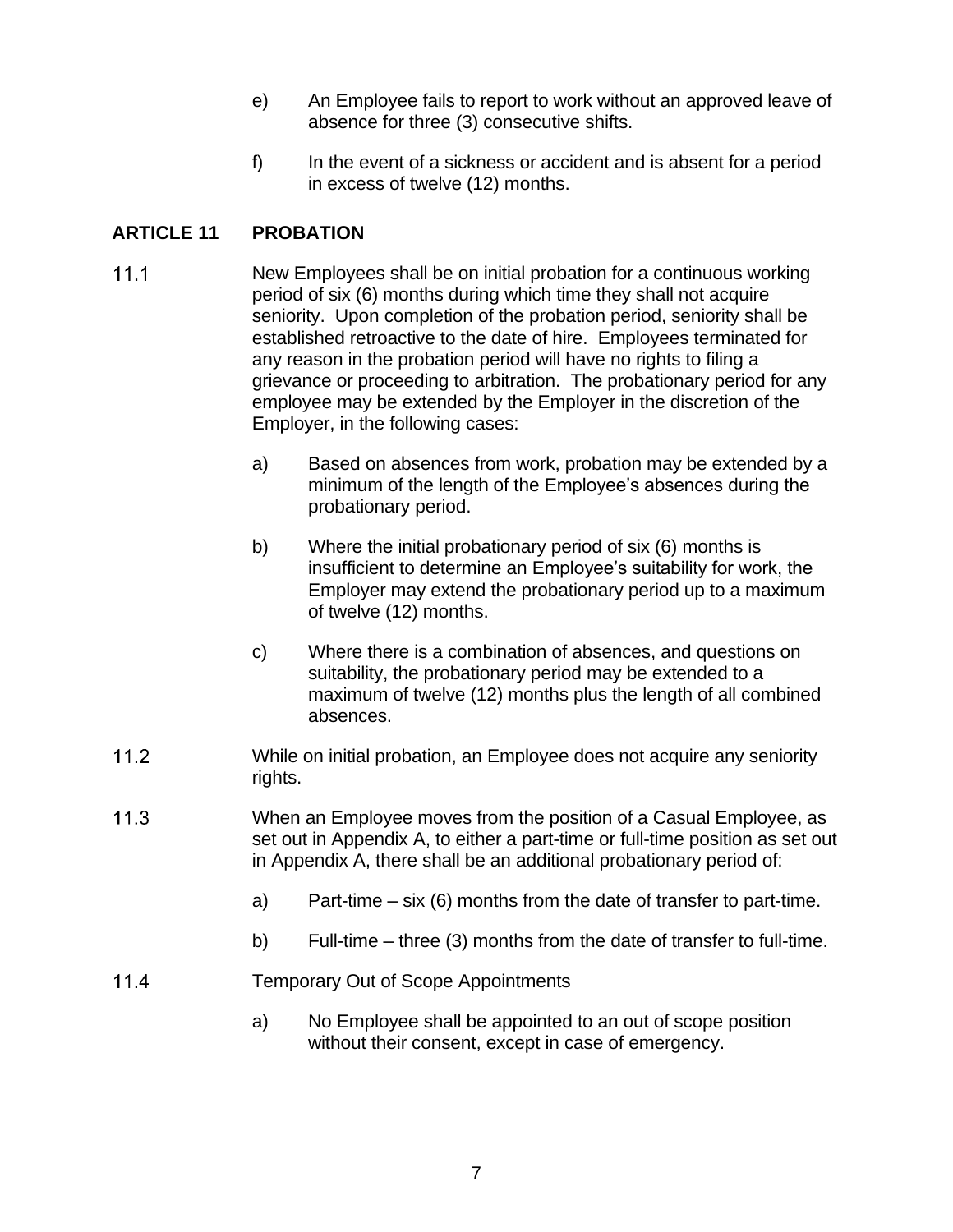b) Employees temporarily filling an out of scope position shall accumulate seniority in their home position and shall continue to have Union dues deducted from their cheque and shall be entitled to all benefits and rights afforded by this Agreement.

# <span id="page-11-0"></span>**ARTICLE 12 LAYOFFS AND RECALLS**

- $12.1$ When reducing staff or recalling laid off Employees, seniority in a classification shall prevail providing the senior Employee has the merit, ability, qualifications and fitness to handle the work to be performed and other necessary jobs within the workplace.
- $12.2$ When the Employer recalls an Employee who has been laid off, they shall notify such Employee by telephone or text message to the Employee's cellular phone, or email at the email address provided by the Employee to the Employer. The Employee concerned must notify the Employer within five (5) business days of the telephone call, text message or email stating their acceptance or refusal of the employment offered. If an Employee fails to report for work within five (5) business days of mailing of such notice, but does report within thirty (30) days showing good cause for having failed to report within the five (5) business days, they shall be notified of the next vacancy and their seniority shall be retained. Good cause shall be sickness, verified by the certificate of a medical practitioner, insufficient travelling time or an accident.
- $12.3$ It shall be the responsibility of the Employee to leave their current contact information with the Employer. The Employee may indicate preferred method of contact.

# <span id="page-11-1"></span>**ARTICLE 13 STAFFING, PROMOTIONS AND VACANCIES**

#### <span id="page-11-2"></span> $13.1$ **Filling Positions by Competition**

- 13.1.1 All vacancies and new positions covered in the scope of this Agreement shall be subject to competition within thirty (30) days prior to the vacancy, or as soon as reasonably possible, once the Employer is aware of the vacancy or new position. A vacancy is created where an Employee has retired from, or vacated, a position with the Employer. Where the Employer and the Union reach an agreement, job posting may not be required for that particular position.
- 13.1.2 Casual Support Worker positions are entry level and do not need to be posted internally.
- 13.1.3 In the event that a part-time support worker or full-time support worker wants to move to a casual support worker position, they shall be able to do so, with approval of the Employer and the Union, and shall retain their seniority.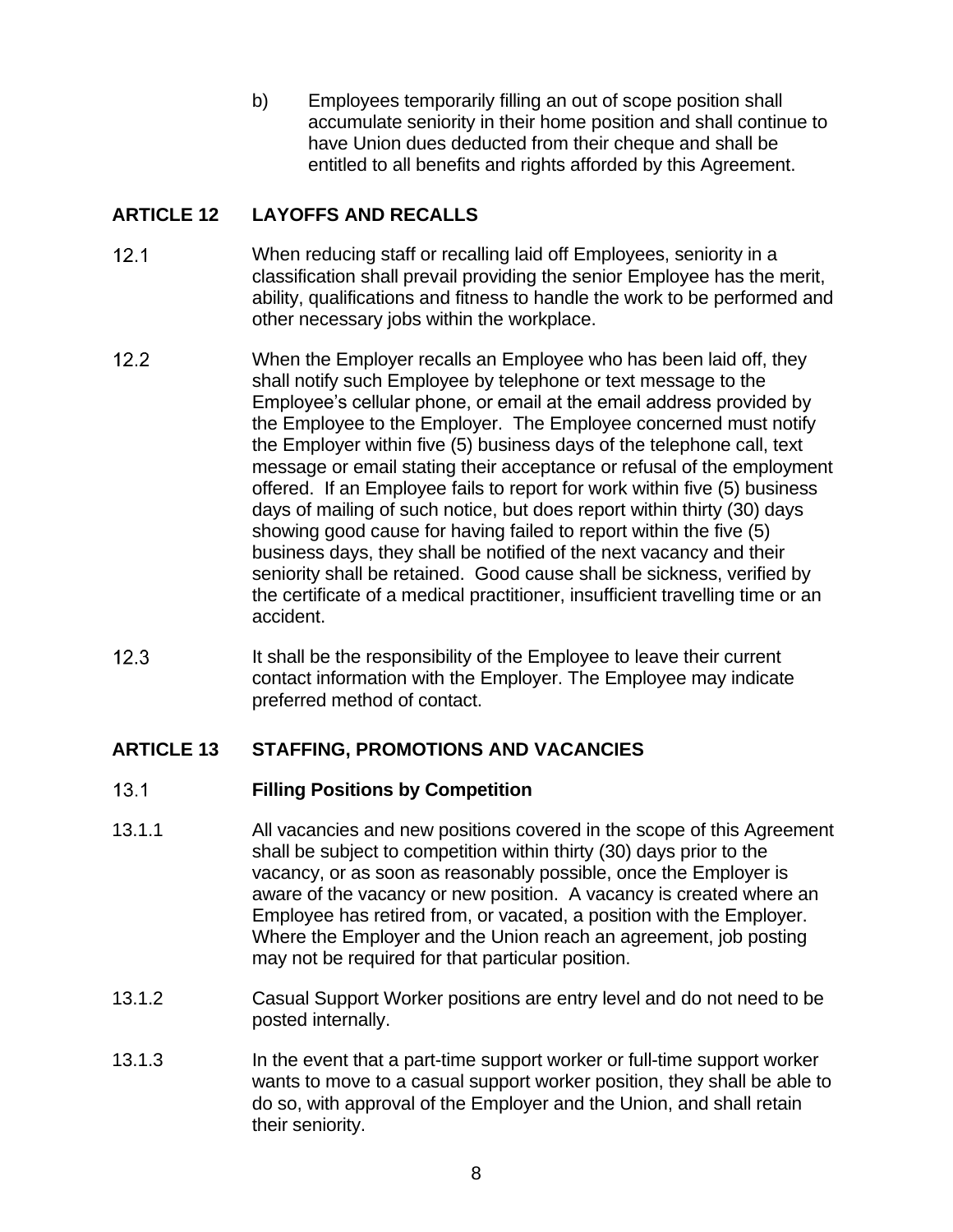#### <span id="page-12-0"></span> $13.2$ **Temporary Positions**

- 13.2.1 Where the Employer has a temporary vacancy created by a leave of absence, the Employer may assign an Employee to fill the vacancy. Temporary assignments shall not exceed twelve (12) months unless agreed by the parties. This Article is intended to cover leaves of absence and not general coverage of shifts for absences or vacation.
- 13.2.2 The Employer agrees that temporary assignments shall be offered in the following order:
	- a) Full-time Workers
	- b) Part-time Workers
	- c) Casual Workers

#### <span id="page-12-1"></span> $13.3$ **Assignment and Coverage of Shifts**

- 13.3.1 Where there is general coverage required for a support worker shift, the Employer shall cover the shift by calling Employees in the following order for coverage:
	- a) Full-time support worker Employees, up to the point of the Employee working forty (40) hours in a week.
	- b) Part-time support worker Employees, up to the point of the Employee working forty (40) hours in a week.
	- c) Casual support worker Employees, based on availability and ability to perform the work, and with a view to providing relatively equal opportunity to work shifts to each of the casual support workers.

#### <span id="page-12-2"></span> $13.4$ **Job Competitions**

- 13.4.1 All Employees shall be sent a notice of job competitions which shall allow for a minimum of ten (10) days for applications to be submitted. The notice shall also be posted on the Union bulletin board and sent out via email.
- 13.4.2 Job competitions may be less than ten (10) days upon special circumstances and with the Union's approval.
- 13.4.3 Jobs may be externally posted simultaneously with Union personnel having first priority.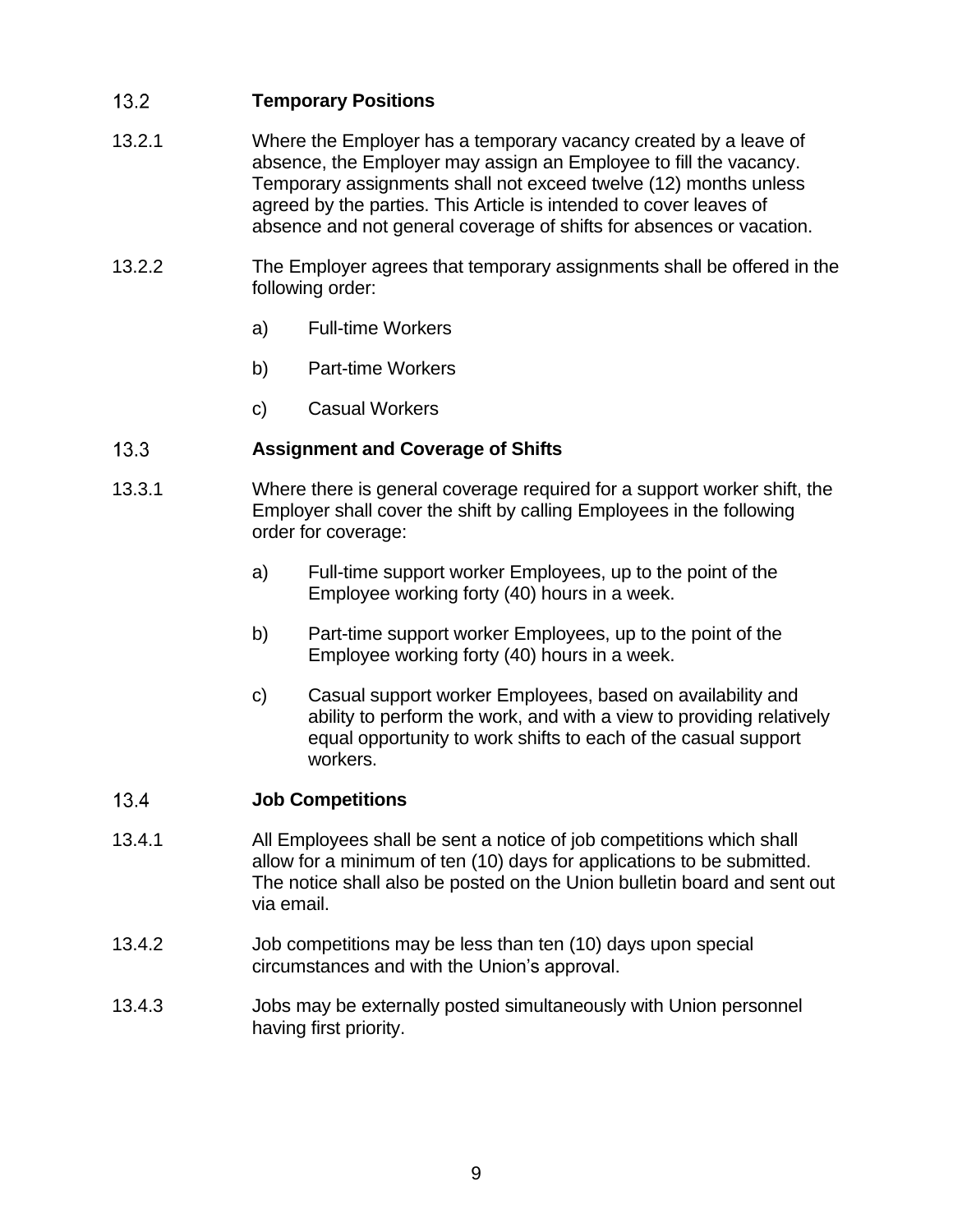#### <span id="page-13-0"></span> $13.5$ **Information of Posting**

- 13.5.1 The bulletin shall set out the following information:
	- a) Name of position.
	- b) A brief description.
	- c) Qualifications required.
	- d) Salary.
	- e) Hours of work.
	- f) Deadline date for application.
	- g) Any other requirement for application.
	- h) Any other pertinent information.

#### <span id="page-13-1"></span>13.6 **Candidate Selection**

- 13.6.1 Posted positions within the scope of this Agreement shall be filled on the basis of merit, ability, qualifications and fitness as evaluated by the Employer to perform the work satisfactorily. In the case where there are one or more internal applicants, where merit, ability, qualifications and fitness are equal and sufficient, the senior applicant will be selected.
- 13.6.2 The parties agree that, where two internal applicants are scored within 8% of each other on merit ability, qualifications and fitness, the senior applicant will be selected.

#### <span id="page-13-2"></span> $13.7$ **Notification of Successful Competition**

13.7.1 Following the closing date for the receipt of applications, the Employer shall notify the Union and any applicants within the Bargaining Unit of the hire of the successful applicant.

# <span id="page-13-3"></span>**ARTICLE 14 STRIKE AND LOCKOUT**

 $14.1$ The parties agree that there shall be no strike or lockout as set out in the *Saskatchewan Employment Act* during the term of this Agreement.

# <span id="page-13-4"></span>**ARTICLE 15 DISMISSAL, SUSPENSION AND DISCIPLINE**

 $15.1$ Where the Employer intends to meet with an Employee as part of an investigation or for disciplinary purposes, the Employee shall be notified, in advance, the purpose of the meeting and informed of the right to have a Steward or SGEU Labour Relations Officer present.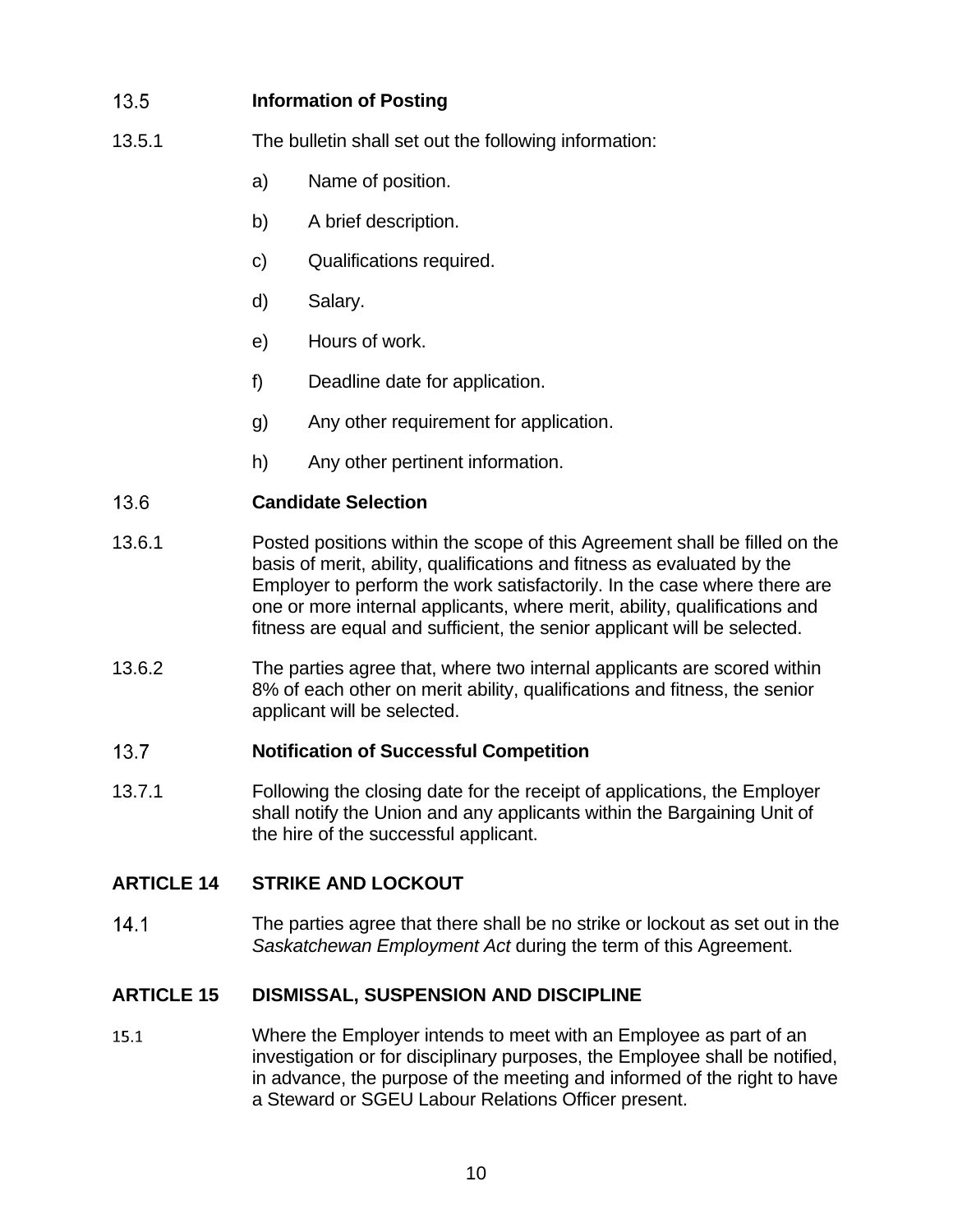- $15.2$ An Employee may choose to waive the right to Union representation and this shall be done so in writing.
- $15.3$ The Employer shall remove any disciplinary documents from the Employee personnel file after four (4) years if the Employee has not received any further discipline.
- $15.4$ Discipline will follow progressive discipline as follows:
	- a) Verbal Reprimand
	- b) Written Reprimand
	- c) Suspension
	- d) Dismissal
- $15.5$ In some cases, when warranted, the Employer may skip steps in the discipline process.

# <span id="page-14-0"></span>**ARTICLE 16 GRIEVANCE PROCEDURE**

- $16.1$ Any unresolved complaint, disagreement or difference of opinion between the Employer or the Employees covered by the Agreement which concerns the breach, interpretation or application of the terms and provisions of this Contract, shall be considered a grievance.
- $16.2$ An Employee who has completed their probationary period, who feels aggrieved within the terms of this Agreement or the Employer, may present a grievance. Any grievance which is not presented within fifteen (15) calendar days of the event shall be forfeited and waived by the aggrieved party. In the case of continuing grievances, all past violations prior to fifteen (15) days from the filing of the grievance shall be forfeited and waived.
- $16.3$ All grievances shall be submitted to Management in writing and shall clearly set forth the issues and contentions of the aggrieved party.
- $16.4$ The procedure for adjustment of grievances shall be as follows:
- 16.4.1 Step 1: By a discussion between the Shop Steward (with the aggrieved party present or absent at their option) and the party designated to deal with grievances by the Employer. A written decision on the matter shall be given to the aggrieved party within fifteen (15) calendar days.
- 16.4.2 Step 2: Failing agreement of subsection (a), the grievance shall be dealt with by the Executive Director or their duly appointed representative. A written decision on the matter shall be given to the aggrieved party within fifteen (15) calendar days.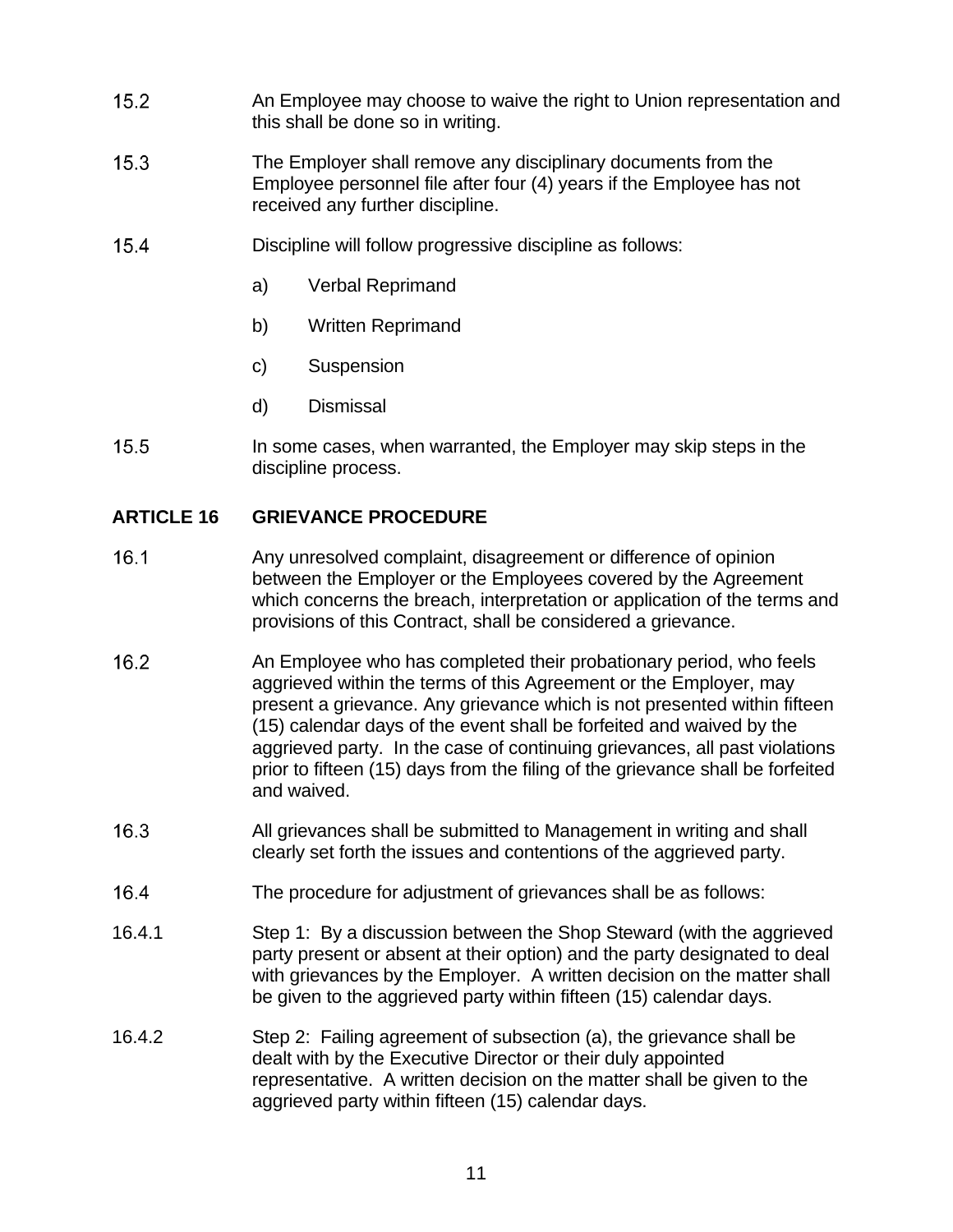- 16.4.3 Step 3: The parties may agree to mediation prior to advancing any dispute to arbitration.
- 16.4.4 Step 4: If a satisfactory settlement cannot be reached, then upon the request of either party, the matter shall be referred to arbitration established as per Article 17.
- 16.5 After the completion of any Step in Section 16.4, if the aggrieved party does not proceed to the next step within fifteen (15) calendar days, or any mutually agreed upon extension, the grievance shall lapse.

# <span id="page-15-0"></span>**ARTICLE 17 ARBITRATION**

- $17.1$ The Arbitration Panel shall be composed of one (1) Employer representative, one (1) Union representative, and one (1) person acceptable to both the Union and the Employer, who shall act as Chairperson. If agreement cannot be reached within seven (7) days in respect to the appointment of the Chairperson of the Arbitration Panel, the nominees for each party shall be tasked with selecting a Chairperson. In the event that the nominees cannot agree on a Chairperson, the parties may seek a Chairperson pursuant to *The Arbitration Act*.
- $17.2$ No person shall serve on the Arbitration Panel if they are involved directly in the labour dispute, or grievance, under consideration.
- $17.3$ Grievances taken before the Arbitration Panel shall be submitted in writing and shall specify clearly the nature of the grievance.
- $17.4$ When the Arbitration Panel has been formed in accordance with this Article, it shall meet and hear the evidence of both sides and render a decision within thirty (30) days unless the parties have agreed to extend the deadline.
- $17.5$ The Arbitration Panel, in reaching its decision, shall be governed by the provisions of this Agreement, and decision of a majority of the Panel shall be taken to be the decision of the Panel, and shall be final and binding on all the parties concerned. A Panel member may dissent in writing.
- 17.6 It is distinctly understood that the Arbitration Panel is not vested with the power to change, modify or alter this Agreement, in any of its parts. The Panel may, however, interpret the provisions of this Agreement and apply the law.
- $17.7$ It is agreed that the expenses of the Chairperson of the Arbitration Panel shall be borne equally by the Employer and the Union. The expenses of each party's nominee shall be borne by the party.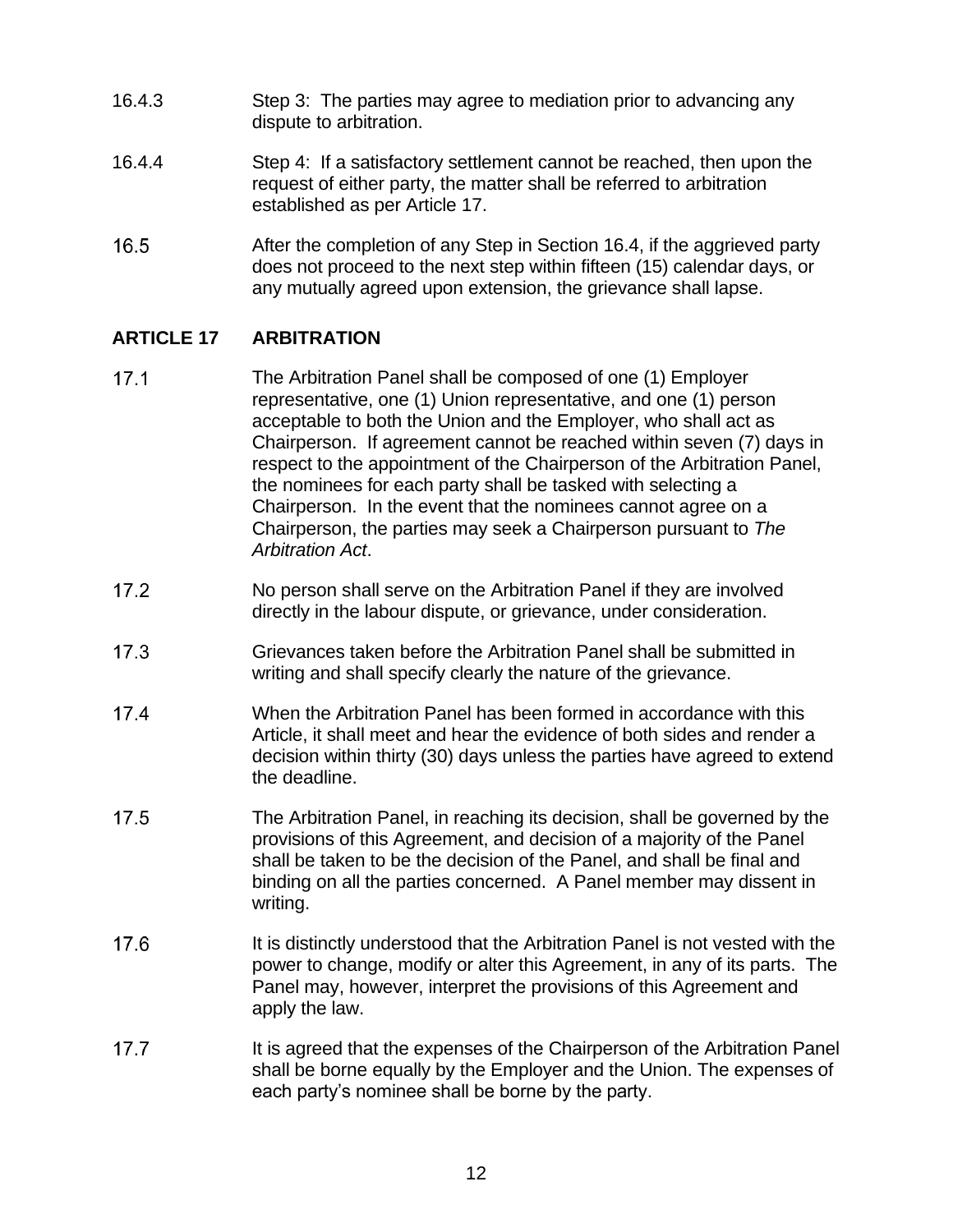# <span id="page-16-0"></span>**ARTICLE 18 BENEFITS AND LEAVES OF ABSENCE**

- $18.1$ The Employer will enrol Employees in benefits plans. The terms and conditions of the benefits plans will be those negotiated by the Employer with the benefits provider. The qualification of any Employee for benefit plans, as well as the maintenance of the Employee benefit plans during any absence from work (including any leave of absence), shall be conditional upon the terms and conditions of the plans concerned. The coverage offered to each category of Employee, as set out in Appendix A, may vary.
- $18.2$ For any plan where an Employee is required to pay some or all of the premium, there shall be an opt out for the Employee, so that they do not have to incur any cost to pay into the plan, if the Employee is willing to forego the coverage.
- $18.3$ The Employer may grant discretionary leaves of absence, in the sole discretion of the Employer. Any Employee requesting a discretionary leave of absence must apply in writing, stating the reason, to their immediate supervisor. The supervisor, upon making their decision, will advise the Employee in writing.
- 18.4 For Union related leaves, Employees selected as delegates to attend labour conventions or business meetings in connection with the affairs of the Union, upon giving seven (7) days' notice, may be granted leave of absence without pay for a period not to exceed two (2) weeks per year. The Employer reserves the right to limit the number of delegates to one (1) delegate per event, or to refuse the leave, if the Union would interfere with the operation of Shelwin House.

# <span id="page-16-1"></span>**ARTICLE 19 STATUTORY HOLIDAYS**

 $19.1$ The following days shall be considered holidays for which there shall be no deduction in pay:

| New Year's Day   | <b>Good Friday</b> | Victoria Day  |
|------------------|--------------------|---------------|
| Family Day       | Saskatchewan Day   | Labour Day    |
| Thanksgiving Day | Remembrance Day    | Christmas Day |
| Canada Day       | <b>Boxing Day</b>  |               |

and any other days proclaimed as public holidays by Provincial authorities.

 $19.2$ Statutory holidays may be observed on days other than the calendar date when agreed between the parties.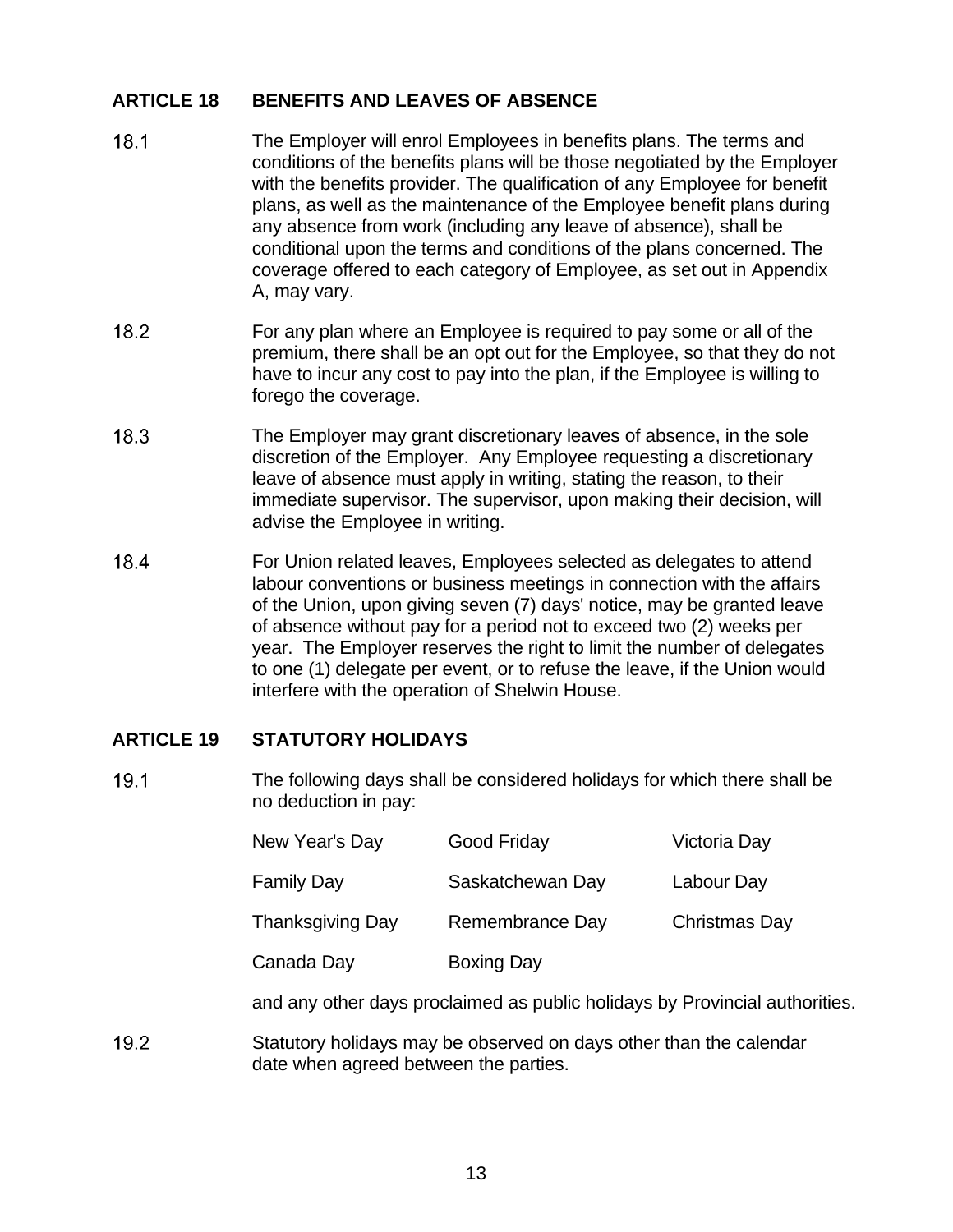- $19.3$ Employees will be paid for public holidays work as set out in *The Saskatchewan Employment Act*, specifically the Employee will be paid 5% of wages (excluding overtime) earned in the four (4) weeks preceding the public holiday.
- $19.4$ If an Employee is required to work on a public holiday, they shall be paid according to *The Saskatchewan Employment Act.*

# <span id="page-17-0"></span>**ARTICLE 20 ANNUAL VACATIONS**

- $20.1$ Employees shall be entitled to an annual vacation after one (1) year of employment as follows:
	- a) Three (3) weeks [fifteen (15) days] of vacation for Employees with one (1) year of service but less than ten (10) years of service.
	- b) Four (4) weeks [twenty (20) days] of vacation for Employees with ten (10) or more years of service.
	- c) Five (5) weeks [twenty five (25) days] of vacation for Employees with twenty (20) or more years of service.
- $20.2$ Each Employee shall be provided with annual vacation pay, calculated as follows:
	- a) 3/52nds of the wages of the Employee after one (1) year of service.
	- b) 4/52nds of the wages of the Employee after ten (10) years of service.
	- c) 5/52nds of the wages of the Employee after twenty (20) years of service.
- 20.3 Vacations can be accumulated or carried over from one year to another by mutual agreement.
- $20.4$ When a public holiday occurs during an Employee's vacation, that day shall not count toward the Employee's vacation time.
- 20.5 If the employment of an Employee is terminated, the Employer shall pay them for any vacation time they have earned.

# <span id="page-17-1"></span>**ARTICLE 21 HOURS OF WORK AND OVERTIME**

- $21.1$ Overtime shall be paid for all hours in excess of:
	- a) Forty (40) hours in a week.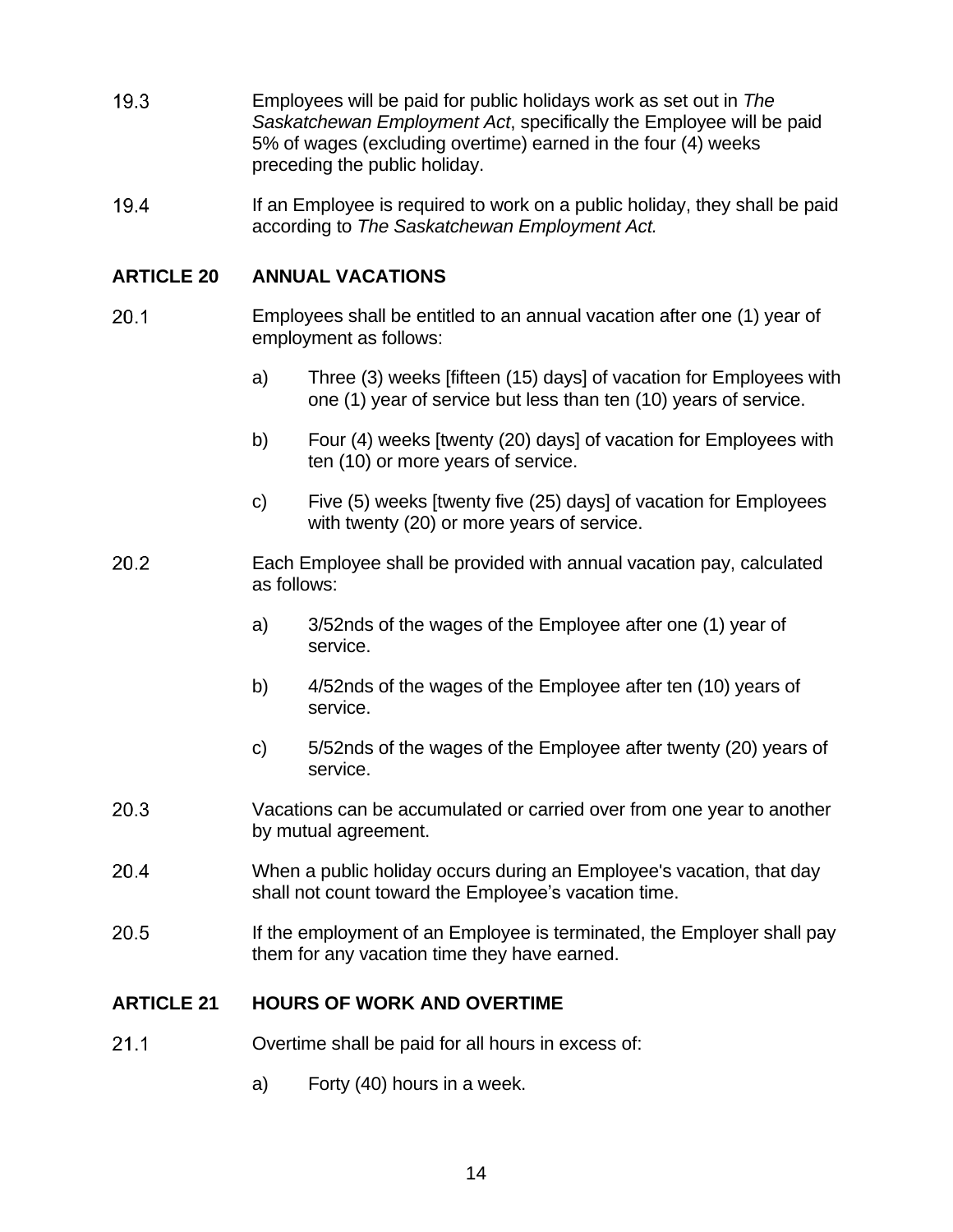- b) Ten (10) hours in a day, if an Employee is scheduled for four (4) – ten (10) hour shifts per week.
- c) Eight (8) hours in a day, in all other cases.
- $21.2$ The Employer has the sole right to determine shifts required for the operation of the business and to set the schedule for work. Nothing in this Agreement guarantees any work, or any number of hours of work in a week, for any Employee.
- $21.3$ The Employer shall grant Employees rest periods and meal breaks as required by *The Saskatchewan Employment Act*.
- $21.4$ All overtime hours shall be paid for at the rate of one and one-half  $(1\frac{1}{2})$ times the Employee's regular rate of pay.

# <span id="page-18-0"></span>**ARTICLE 22 WAGE RATES, CLASSIFICATIONS AND WAGE REOPENER**

- $22.1$ The Employer will continue its practice of paying salaries and wages as provided under this Agreement to Employees as in its past practice.
- $22.2$ The Employer and the Union agree and acknowledge that the budget of Shelwin House is based on funding received from the Government of Saskatchewan. As a government funded organization, Shelwin House's budget is subject to amounts provided by government. Accordingly, any adjustments in wages, compensation, benefits or other budget items will be based on government funding provided. The Employer and the Union accept that adjustments to compensation may be required as a result of changes in government funding to maintain appropriate staffing levels at Shelwin House.
- 22.3 Classifications and wage rates covered by this Agreement shall be as set out in Appendix A. The wage rates for each classification may be negotiated by Shelwin House and the Union, based on government funding provided, when the budget is delivered. Either party may request to renegotiate wages and the requesting party shall provide in writing a minimum of fourteen (14) days of notice to negotiate wages as set out in Appendix A, when a new budget is provided by the government.

# <span id="page-18-1"></span>**ARTICLE 23 OCCUPATIONAL HEALTH AND SAFETY**

 $23.1$ Harassment is illegal under The Saskatchewan Human Rights Code and The Saskatchewan Employment Act. It is the Employer's responsibility to provide a workplace free from harassment. The Employer and the Union recognize and accept that it is the responsibility of management and Employees to prevent harassment, and not to engage or participate in any conduct that constitutes harassment.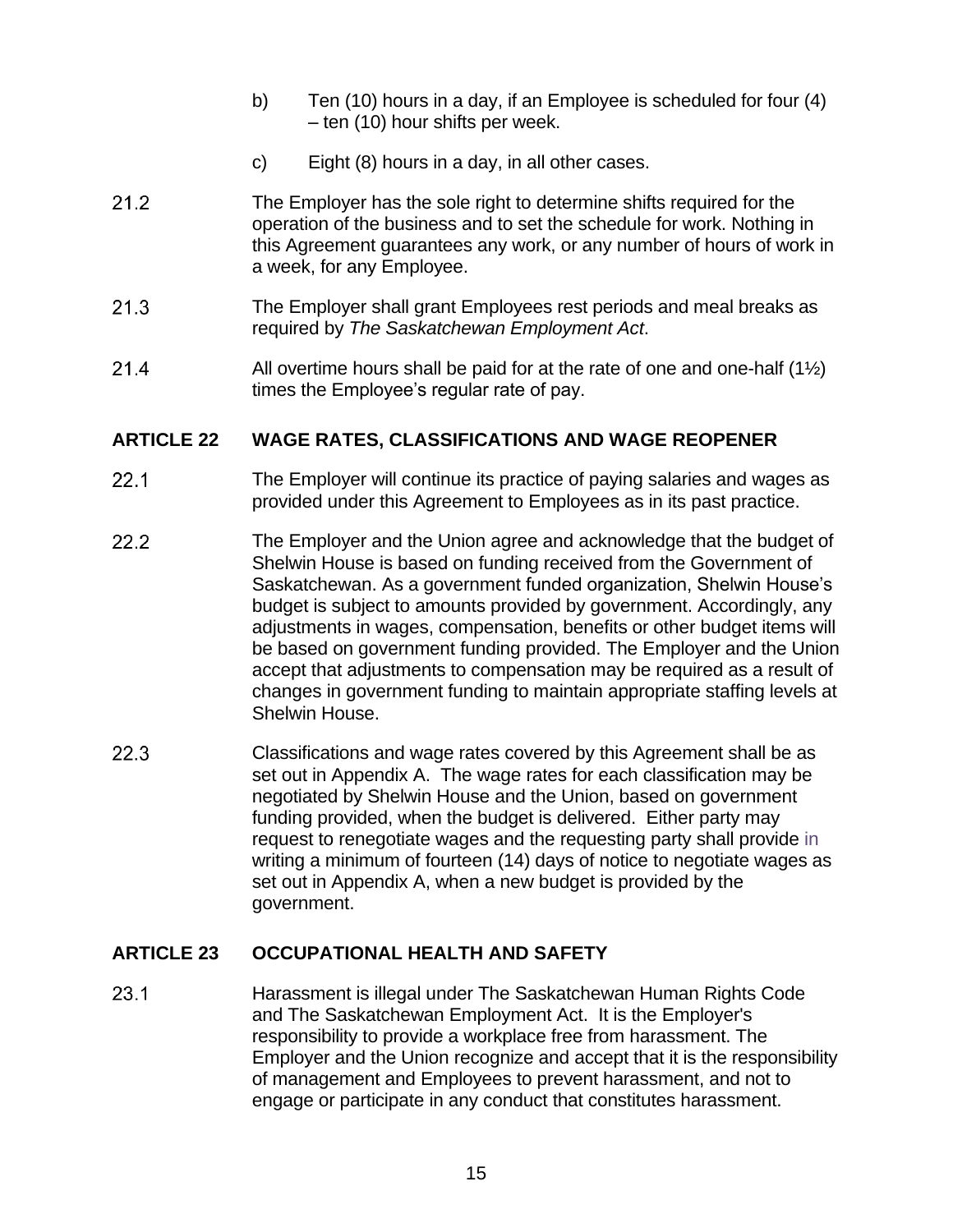- $23.2$ The Employer shall make reasonable provisions for the safety and health of the Employees during working hours.
- 23.3 For the continued protection of Employees, the Employer retains the right to require an Employee to submit to a medical examination by an Employer designated medical professional or specialist. The Employer may use the report generated by the medical professional to determine whether the Employee can perform duties in a safe and satisfactory manner.
- 23.4 The Employer and Union shall set up a committee in accordance with *The Saskatchewan Employment Act* and Union Bylaws and operate within the terms of such Act.

# <span id="page-19-0"></span>**ARTICLE 24 NOTICE AND BULLETIN BOARDS**

 $24.1$ The Employer agrees to furnish and install a notice or bulletin board at Shelwin House in a place accessible to the Employees. Notices shall only be posted by an elected Union Representative.

# <span id="page-19-1"></span>**ARTICLE 25 MISCELLANEOUS**

 $25.1$ The Union will supply the Employer with the names of its Officers and Stewards in order that the Employer may carry out the provisions of this Agreement.

# <span id="page-19-2"></span>**ARTICLE 26 TECHNOLOGICAL AND ORGANIZATIONAL CHANGE**

 $26.1$ The Employer agrees to comply with *The Saskatchewan Employment Act* if it intends to institute a technological or organizational change within the meaning of the Act.

# <span id="page-19-3"></span>**ARTICLE 27 DURATION OF AGREEMENT**

- $27.1$ The term of this Agreement shall be from April 24, 2018 to March 31, 2022.
- $27.2$ Either party may, not less than sixty (60) days nor more than ninety (90) days prior to the expiry date of this Agreement, give notice in writing to the other party to negotiate a revision of the Agreement.
- $27.3$ At the commencement of negotiation each party shall provide the other with its proposals to amend the Agreement.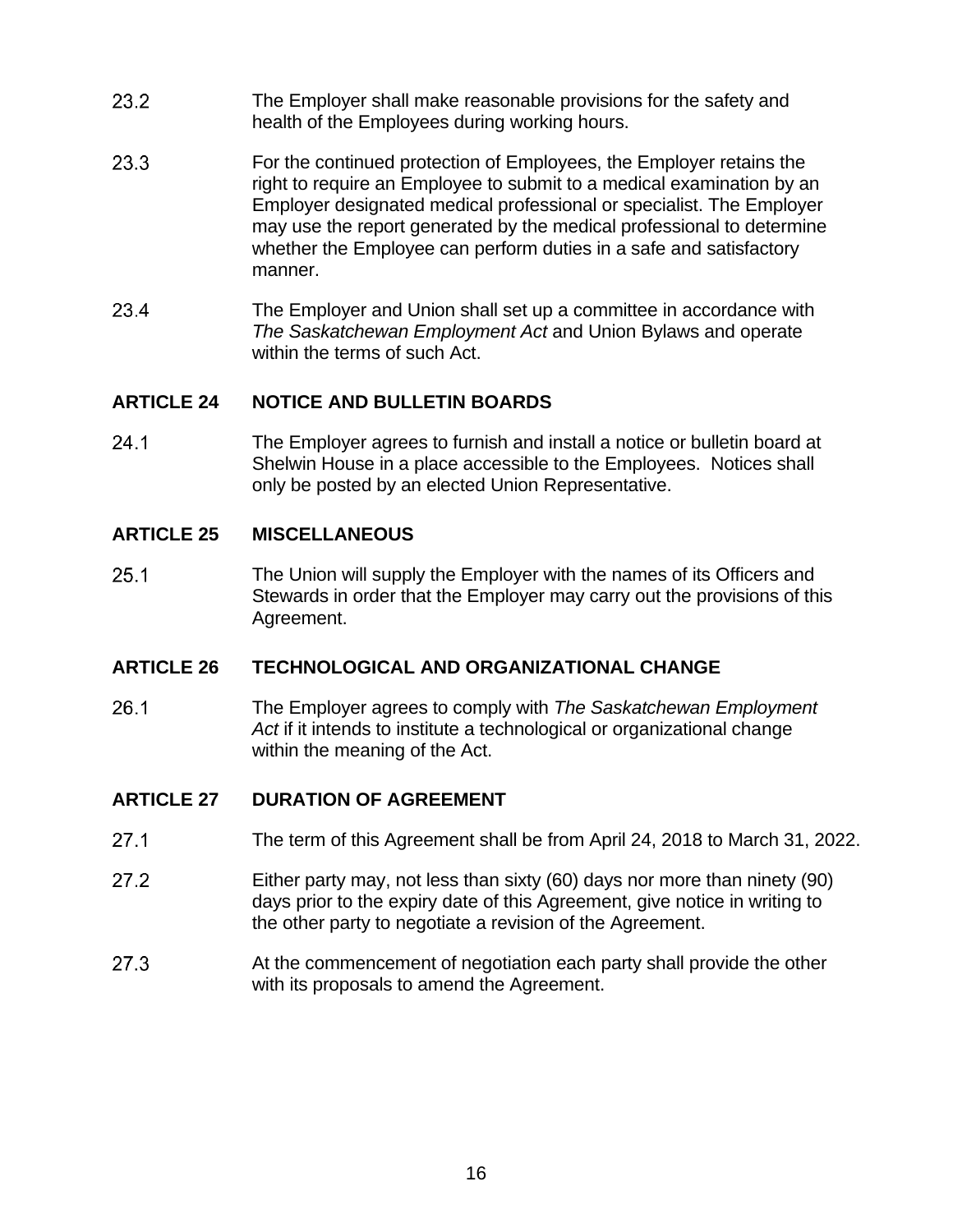<span id="page-20-0"></span>

| <b>Classification</b>                                                                | <b>Rate of Pay</b>            |  |  |  |
|--------------------------------------------------------------------------------------|-------------------------------|--|--|--|
| <b>Full-time Support Worker</b>                                                      | \$17.69/hour - probation      |  |  |  |
|                                                                                      | \$18.40/hour - post-probation |  |  |  |
|                                                                                      | \$19.73/hour - after 1 year   |  |  |  |
|                                                                                      | \$20.12/hour - after 2 years  |  |  |  |
|                                                                                      | \$20.56/hour - after 3 years  |  |  |  |
|                                                                                      | \$20.96/hour - after 4 years  |  |  |  |
| Part-time Support Worker                                                             | \$17.69/hour - probation      |  |  |  |
|                                                                                      | \$18.40/hour - post-probation |  |  |  |
|                                                                                      | \$19.73/hour - after 2 years  |  |  |  |
|                                                                                      | $$20.12/hour - after 4 years$ |  |  |  |
|                                                                                      | \$20.56/hour - after 6 years  |  |  |  |
|                                                                                      | \$20.96/hour - after 8 years  |  |  |  |
| <b>Casual Support Worker</b>                                                         | \$17.69/hour                  |  |  |  |
| <b>Child Support Worker</b>                                                          | \$17.69/hour                  |  |  |  |
| <b>Outreach Worker</b>                                                               | \$TBD                         |  |  |  |
| Eollowing completion of the probationary period. Full-time Support Worker, Part-time |                               |  |  |  |

# **APPENDIX A - CLASSIFICATIONS AND PAY RATES**

Following completion of the probationary period, Full-time Support Worker, Part-time Support Worker and the Outreach Worker positions receive 8% pension (4% paid by the Employee out of wages and 4% paid by Shelwin House).